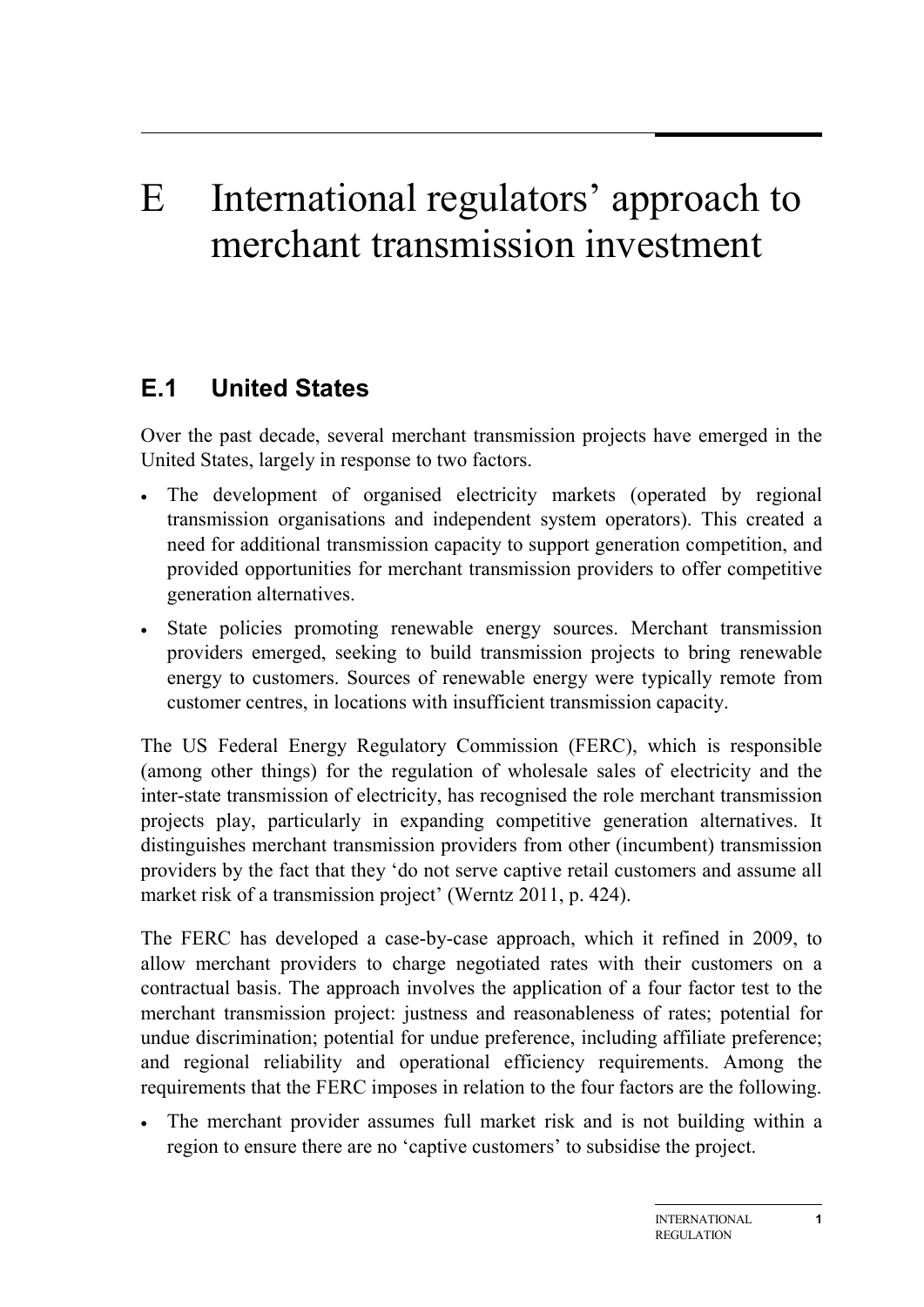- Merchant providers should offer all their capacity through transmission rights to all comers in 'open season' auctions.
- Merchant providers are allowed to pre-subscribe a proportion of transmission capacity to 'anchor customers' before holding 'open season' auctions to allocate the remainder of their capacity.

The FERC's approach seeks to balance the requirement of the Federal Power Act that negotiated rates are 'just and reasonable', core principles such as 'open access' to transmission and transparency in capacity allocation, and the need for merchant transmission providers to secure finance for their projects.

## **E.2 European Union**

Until 2003, transmission investments were only permitted to be undertaken by regulated transmission and system operators.

Prompted by concerns about under-investment in cross-border electricity transmission, and the impacts this had on competition within the European market, the European Commission (EC) introduced the second energy package in 2003 and later the third energy package in 2009.

The second energy package of 2003 allowed merchant investors to obtain authorisations to undertake merchant transmission investment (in interconnectors) from national regulatory authorities (NRAs) and the EC. To be authorised, a merchant investor had to obtain exemptions from regulated third-party access and the use of the collected congestion rent — article 7 of regulation 1228/2003 on cross border exchange.

Exemptions could only be granted if the following conditions, contained in article 7(1), were met:

- (a) the merchant interconnector should enhance competition in electricity supply
- (b) the level of the risk is such that the investment would not take place unless the exemption is granted
- (c) the interconnector must be owned by a person legally separate from the transmission and system operators
- (d) charges must be levied on users of the interconnector